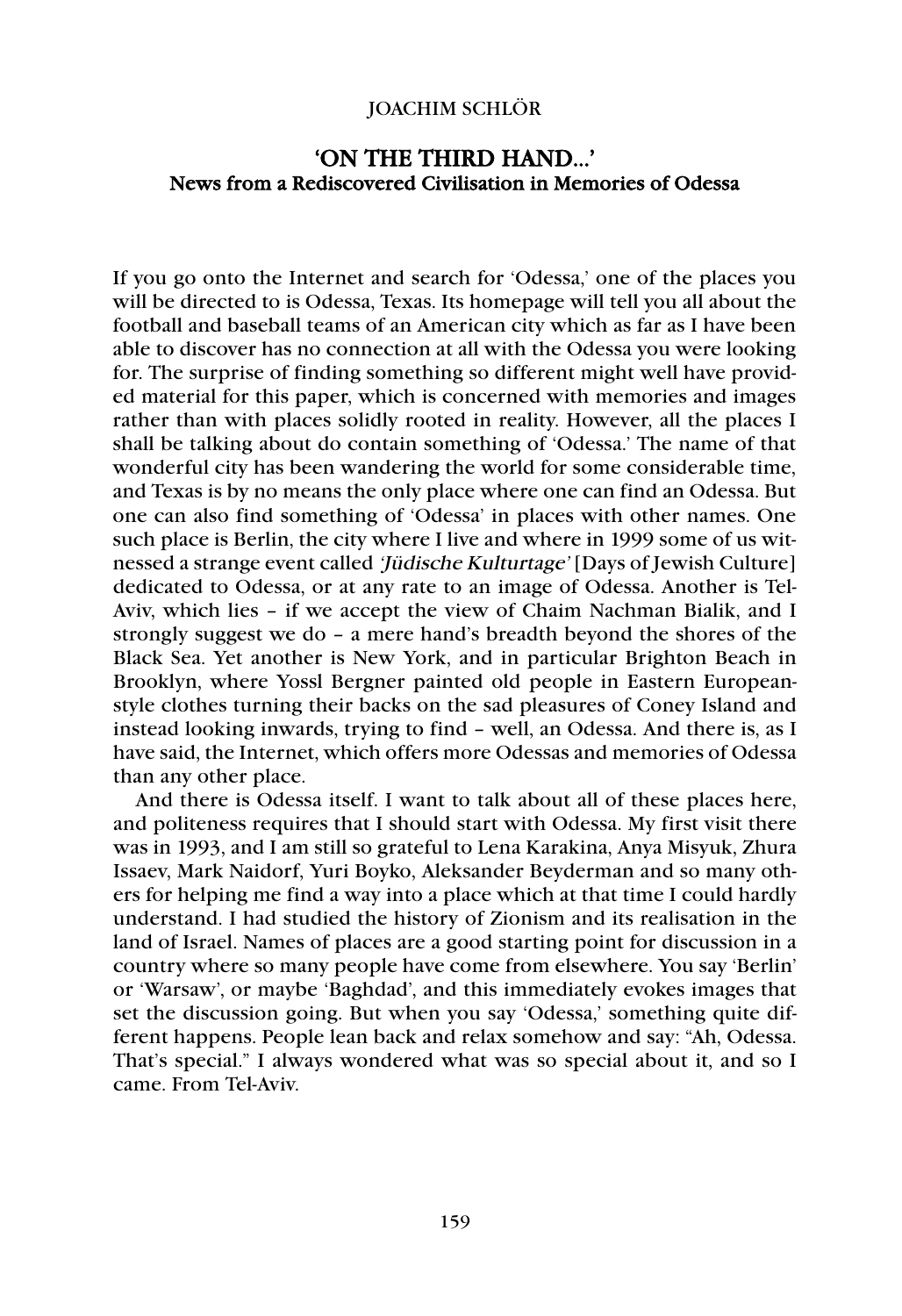#### ODESSA IN TEL-AVIV

The Ruslan was really nothing but a wretched cargo ship, the most miserable of its kind, with four cabins in the stern which were occupied by the red-eyed captain, by his two officers – the navigator, who was occasionally sober, and the chief engineer, who was always drunk – by the great Mr Ussishkin and by the rich merchant Yekutiel Shubov and his fat wife. Apart from these cabins there was not a single bed on the Ruslan. Everyone slept in the vast belly of the ship, which was made up of nothing but coal, soot, ancient mounds of dirt, rotting ropes and rusting chains. Amid bitter cold and winter storms the wretched, unbelievably filthy ship staggered like a sleepwalker, crammed with sick and hungry people. It was only by a whisker that this pitiable Mayflower managed to leave Odessa at all. […] The people who had been unable to break away from the bosom of Mother Russia during the Great War were waiting in crumbling hotels, in the streets close to the docks, in the stinking alleys, to return to Eretz Israel: Chassidim from Jerusalem, among them the gifted actor, a silk merchant, two cabinet-makers, a workshop owner from Haifa and two cantors, an electrical engineer and even a telephone engineer…1

Dan Tsalka's great novel A Thousand Hearts, published in Israel in 1991, has recently appeared in German translation. The story opens in 1919, with the resonant sentence, "For the first time a great architect set out for Tel-Aviv." A voyage is made from one place to another. The first is the southern point of departure from the Russian Empire – Odessa, founded in 1794. The other does not yet properly exist. Founded in 1909 as a small, hygienic Jewish suburb of Jaffa – "Jaffa, pearl of the seas, O Queen of Upper and Lower Egypt" – Tel-Aviv simply grew of its own accord and suddenly had far more inhabitants, far more houses and streets than its founders had intended. But no proper architecture, no planning, no building authority. The architects – like everyone else – came from outside: Ezra Marinsky, for instance, came on that filthy ship, the Ruslan, from Odessa in 1919. Odessa was one pre-history of Tel-Aviv, and hence of 'Israel in Palestine,' long before the other prehistories arrived, from Warsaw (in the mid-1920s) or Berlin (starting in 1932/33). The meeting of Odessa and Tel-Aviv was to give rise to something new, and for this too Dan Tsalka has a telling image, which he sets in a dialogue:

"You are familiar with the oriental style?" "Yes, Mr Bialik." "The Orient? Eretz Israel? " "From books." "Difficult?" "Difficult, Mr Bialik." "The style?" "No, not if you have builders and craftsmen." "Could you build me a house in the oriental style?" "In any style you like, Mr Bialik."

1 D. Tsalka, Tausend Herzen (Trans. B. Linner) (Stuttgart, Munich, 2002), p. 12.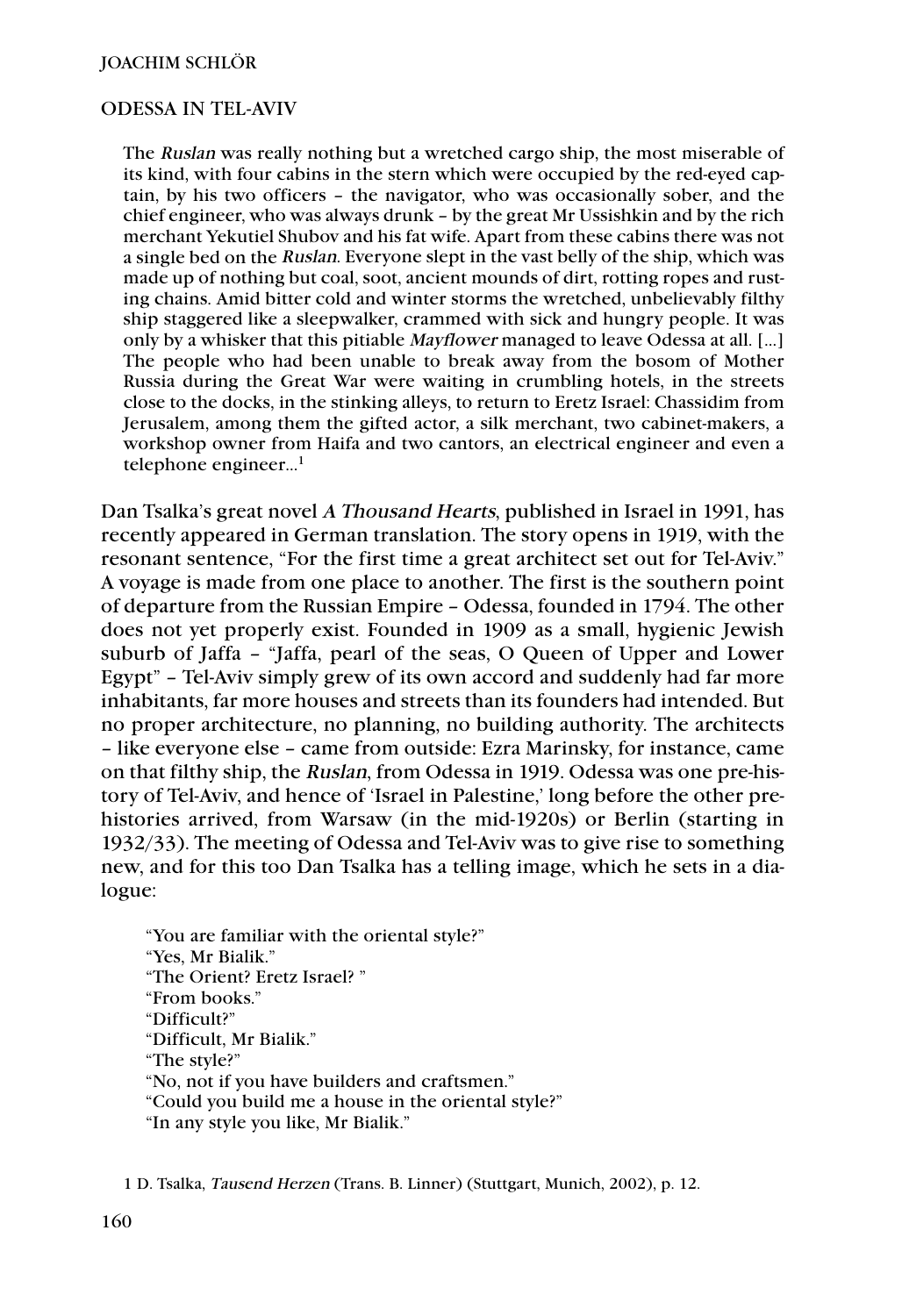"I'm asking you – in the Eretz Israel style?"

"I can do that."

"But inside – Western-style comfort?"

"All the latest conveniences."

"Will he be able to do that, Ravnitzky?"

"Don't you remember, Chaim Nachman? This is the young man whom Ussishkin drew wearing a pith helmet, riding on an elephant and mowing down the Ugandists." […]

"Send a boy, Ravnitzky. They say that Odessa itself is like a Levantine city, because in the cities of the Levant everyone sends boys to get things like coffee or tea. What do you think, Ezra?"

"I have never been in a Levantine city, Mr Bialik."

"Apart from Odessa …"

Mr Bialik and Mr Ravnitzky are sitting in a settlement called Tel-Aviv, talking about Mr Ussishkin. Talking about the intense sorrow in 'Hebrew Odessa' when news came of Dr Herzl's death. Talking about Odessa as though it were already Tel-Aviv and were situated in the Levant and Hebrew-speaking like the ir ha-ivrit ha-rishona, the first Hebrew city. Talking about the Ravnitzky & Polinkovsky bookshop on the corner of Richelieu and Arnautskaya as though it were already on the corner of Allenby and – well, Bialik Street. But Messrs Bialik, Ravnitzky, Ussishkin and many others have also brought Odessa to Tel-Aviv – the Odessa that was a prefiguration of Tel-Aviv, and the other Odessa that became a memory.

Sleepless, unable to concentrate, devoid of energy, Asher Ginzberg, Ahad Ha'am, came to Tel-Aviv in May 1921 and was given a house close to the high school, the Herzliya Gymnasium, 'in what was the very center of the new, bustling town.' Steven Zipperstein writes:

Here for the last years of his life, despite his infirmities, his bitterness, and his insatiable anger, he managed to recreate something of his original, beloved Odessa circle. He witnessed the birth of the Hebrew University and had a hand in shaping its first, tentative steps as an institution of higher learning. He lived out these last years in the world's first Hebrew-speaking city, Tel-Aviv, whose mayor, Meir Dizengoff, one of his former Odessa devotees, looked to him as something of a philosopher king. This new city's main academic institution (the Herzliah Gymnasium) saw itself inspired by him; Tel-Aviv's first daily newspaper, Ha'aretz, was edited by one of his own men, Moshe Glickson, a devoted follower who wrote the first biography of Ahad Ha'am.

Zipperstein describes Tel-Aviv as being, so to speak, Odessa-made. Mr Bialik and Mr Ginzberg did not go to synagogue, and Bialik was seen to smoke in the street. The city of Tel-Aviv

was itself perhaps the most vivid example of the essentially secular character of their collective vision for the Jewish future. Designed, by and large, by the men of Ahad Ha'am's Odessa entourage, most importantly its future mayor Meir Dizengoff, no propositions were made in its original plans for the location of a synagogue.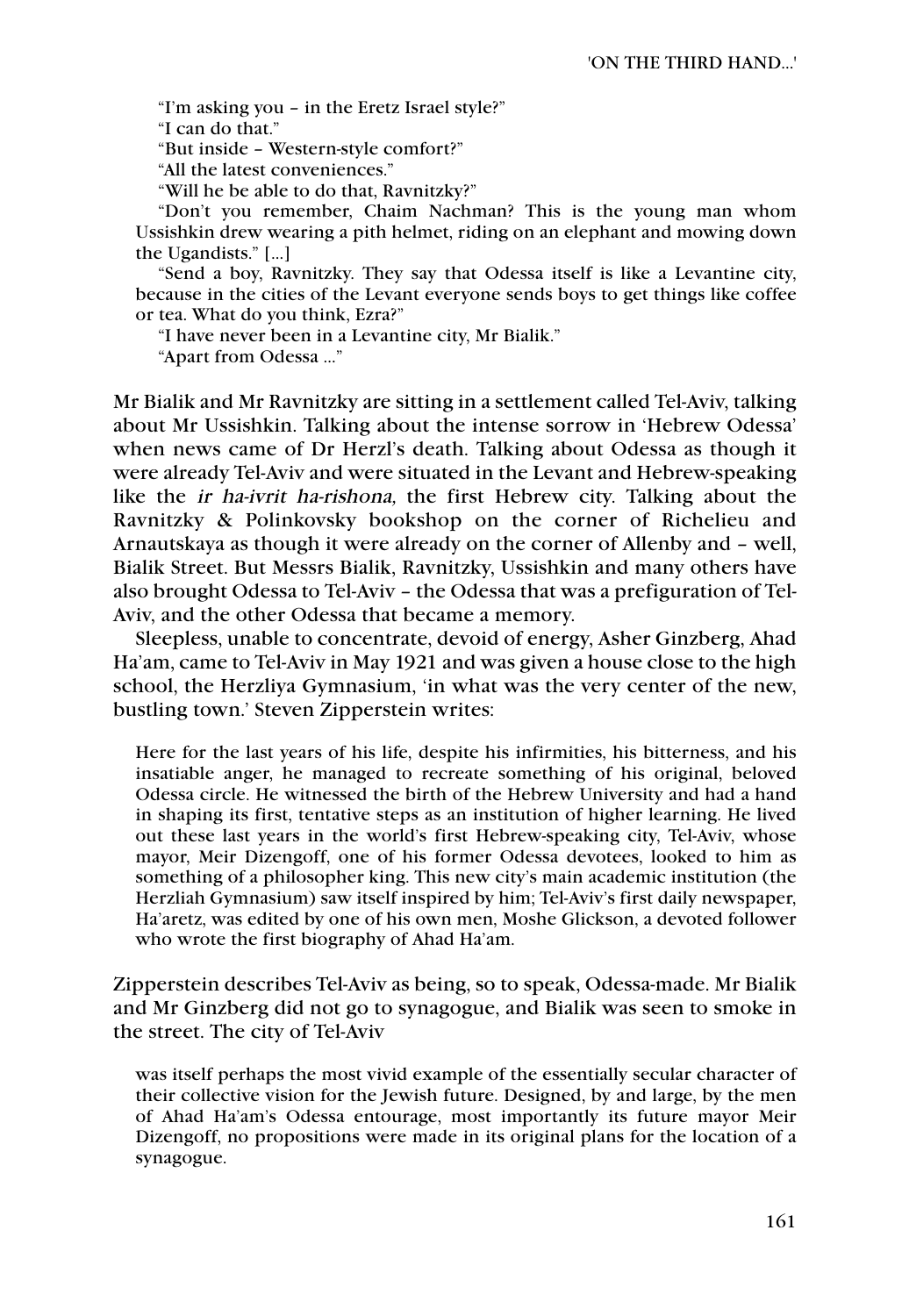The high school, beit shelanu, was more important. A mixture of city images and city memories: London's Hampstead Garden City, the Vienna Ringstrasse (and rather untidy-looking fish market) – and "the seaside promenade of Odessa." Bialik spoke Russian and Yiddish in the street. Ahad Ha'am's Odessa 'circle' continued to be influential in the administration and in the shaping of cultural policy; he even attempted to revive the old Bnei Moshe circle, but without success.

Many things did not go as he wished. His sleeplessness persisted, as did a sense of nostalgia – for London. The open wound of the circumstances of the creation of Israel, the treatment of the Arab population, seemed to him to presage the defeat of hope, the destruction of the dream. What has remained of Odessa in Israel? Bialik died in 1934, Dizengoff two years later. Did 'Odessa' in Tel-Aviv, Odessa in Israel perish with them? What certainly lives on is an image, a memory.

### ODESSA IN ODESSA

Anyone coming here with an old map of the town has been dealt a good hand. The streets have been given back their old names, which evoke the history that has gone before, that may return, that is certainly longed for. The ethnic groups, Greeks, Armenians, Jews, who were responsible for Odessa's economic rise, unparalleled elsewhere in Europe, are once again represented on the street maps, though they are hardly visible as segments of the population – but that may change. Anything may change. The names of the city's founders, of Catherine and her first governor, Count Richelieu, are back. The Café Richelieu at the top of the great Steps has gone, but the desire for a new café in the city centre was voiced soon after the collapse of communism (and has now been fulfilled, in a peculiar way, by a restaurant calling itself 'Déjà-Vu' which uses Soviet and American memorabilia to recreate the Cold War, something I would not have expected in 1993). Walking like this, hesitantly, associatively, in circles, down one street, back up another, is the only way to explore this Odessa, for the guidebooks are even more confused than anyone else. The texts in my luggage are mainly by Jewish authors. My idea, as I walk around Odessa, is that the literature and history of the city's Jews might be appropriate keys to an understanding of the place.

The houses themselves have little to tell; the numerous memorial plaques give a false picture. I have with me the memoirs of the Jewish historian Shimon Dubnow, who was murdered by the National Socialists in Riga. In his flat in Odessa, "in a large room looking out onto the sea", representatives of a Jewish-nationalist, Zionist-orientated movement used to meet together, by no means united on all points but certainly united in the struggle against rising anti-Semitism. There was Ahad Ha'am, "striding up and down the long room, holding his usual cigarette or a glass of tea"; the advocate of a cultural, spiritual form of Zionism, he went to Tel-Aviv in the early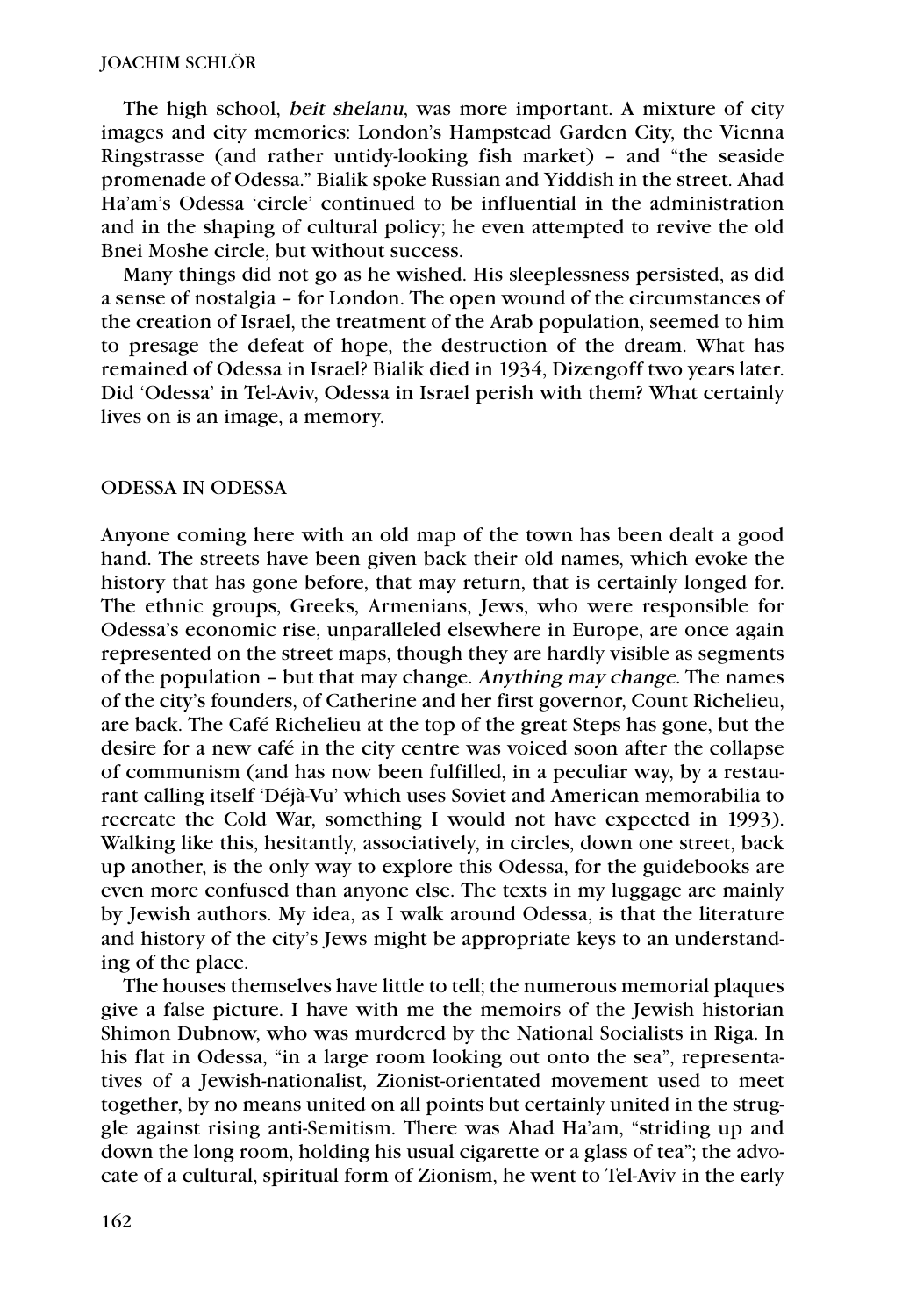1920s, where his house, close to the Hebrew Gymnasium, became a meeting-place and his library was to form the basis of today's city library, Beit Ariela. There was "the energetic Dizengoff," who came to Jaffa on the Ruslan in 1904, became the spokesman of a group calling itself Achusath Bayit which, with a loan from the Jewish National Fund, built the first sixty houses of the settlement that was named Tel-Aviv, and was mayor of his city until his death in 1936. And there was, "furthermore, the secretary of the Palestine Committee, the lively and active Druyanov," who was to write, in the 1940s, the first book about the new city, Sefer Tel-Aviv. "I believe," writes Dubnow, "that among those who attended those meetings of ours I first saw the young Chaim Nachman Bialik." Bialik came to the old-new land in 1924 after first spending three years in Berlin, and his house was to be the first and most important crystallisation point for the Hebrew culture that was growing up in Tel-Aviv, and a place of pilgrimage for all visitors to Palestine.

What all this indicates is that Odessa was a vital staging-post on the Jewish road to Israel. Here I discover how much more is to be found in Odessa than mere pre-history. On the front of Bialik's house at number 9, Vorovskogo Street (previously and now once again called Malaya Arnautskaya) is the bust of a bald man wearing glasses, but surely that cannot be Bialik? No, it is Lenin's brother. A woman coming out of the vehicle entrance to the courtyard looks at me with surprise and slight amusement as I take a picture, apparently photographing the bust but really thinking of the house and of another man whose bust is not here and about whom she knows nothing. She tells her neighbour about me. On my next visit the memorial to Lenin's brother has been ripped out with symbolic violence and the hole roughly filled in.

Those who have written about Odessa in recent years have had one main theme: the emigration which is remorselessly killing the city. Life is abandoning it bit by bit. And today, too, emigration is still the dominant topic. All the people I meet have sisters in Israel, cousins in New York, aunts in Canada. Though they still live in Odessa, a part of them has already left. And anyone who thinks constantly – every day, Lena says – of what it would be like somewhere else, anyone who draws sustenance from the letters and parcels sent from that somewhere else, is already lost to his own city. Emigration has another aspect too. Those who move into the city, filling the vacant spaces (and positions in the queue), come from the Ukrainian provinces. "They are concerned only with the next moment," Lena says, not with anything beyond that, and they certainly have no concern for the city. They are interested in Odessa because they may find a job there. But was it any different in the past, I ask her later. Yes, it was, Lena says: in the past people came in order to add their own initiative, their own impetus, to the functioning of the city, to place themselves at its disposal. Those who come now simply expect that something or other will turn up, that someone will look after them. And this hope is deceptive, the disappointment is correspondingly great, and that makes people aggressive. Also these people no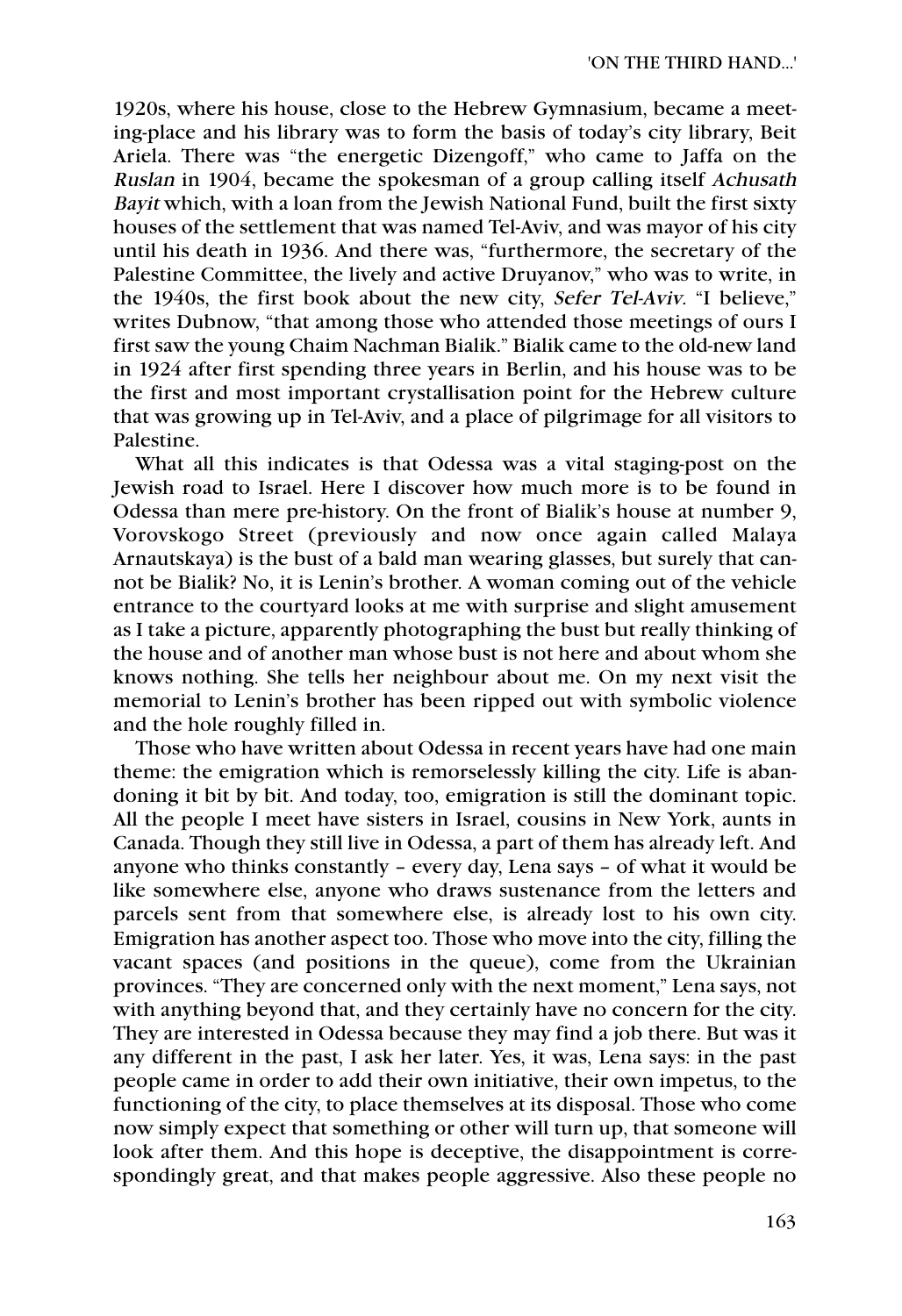longer have their roots in the kind of village life that might have given them a dignity, a sense of tradition and a spirit of rebellion to take with them on their way, so that they could at least create friction on contact with this city even if they won't open themselves to it. As it is, they merely inhabit it, do grubby deals on the black market, hang about outside the hotels that only take foreign currency, around the gambling casino, by the Steps, and make it unpleasant for you to walk in the streets. And, indeed, there is unfriendliness everywhere, at kiosks and in shops and restaurants, and where for the sake of Western currency this is coupled with false, fawning servility – this mixture is just as unpleasant. Six years ago the dominant trend was for exorbitantly-priced Western-style establishments, artificially imported into a socialist wilderness; alongside these there were (and still are) dark, dingy corner bars where the vodka flows; and only very gradually is one starting to find light, clear, airy, high-ceilinged cafés, spacious enough for discussion to range far and wide instead of going round in circles like the talk in people's kitchens, and with small tables on which one could make space for the newspapers, except that these too do not yet exist. Oh, Odessa, to get to know you one has to bring all the books along oneself.

In the afternoon, on the fringe of central Odessa, at the very foot of the hill on which the inner city stands, beyond a railway underpass and past a dreary market, I found the old, ruined synagogue. I had heard about it, but when I saw the collapsed walls I was so shaken that the man who had guided me the last part of the way quickly made himself scarce. Only the wall that once held the ark containing the Torah is still standing, and an inscription is partly legible, but the rest, which collapsed simply from weakness, without any external cause, is mere rubble. In the front section, formerly a vestibule, the old Odessa community still has a small synagogue; an old man was asking, in Yiddish, for donations. Beside the synagogue is a matzah bakery, selling much better matzah than the matzah sent from America: after all, this comes from Odessa. A Ukrainian family who live in another part of the building grudgingly permit one to take photographs.

On that occasion I went back up the hill feeling discouraged, but there was little time to dwell on my disappointment. From this point on, things were to happen in rapid sequence, meetings and conversations with different individuals succeeded one another at such breathtaking speed that I want to take the time now, in retrospect, to call to mind that last moment of uncertainty, that feeling which accompanies every journey and is as much a part of it as the excitement of anticipation: it will be no good, what's the point of coming here, you're chasing a shadow, to find out anything about the Jews of Odessa you need to go to Brooklyn or Tel-Aviv, here everything is dead and fallen into ruins, it's cold and there's a long road ahead of you. This mood lasted only for a few minutes, but it is part of the story.

I had arranged to meet an interpreter in front of the Museum of Literature. With Galina, I went into the museum and paid 120 kupony for the two of us to take the guided tour. Then the door opened, and then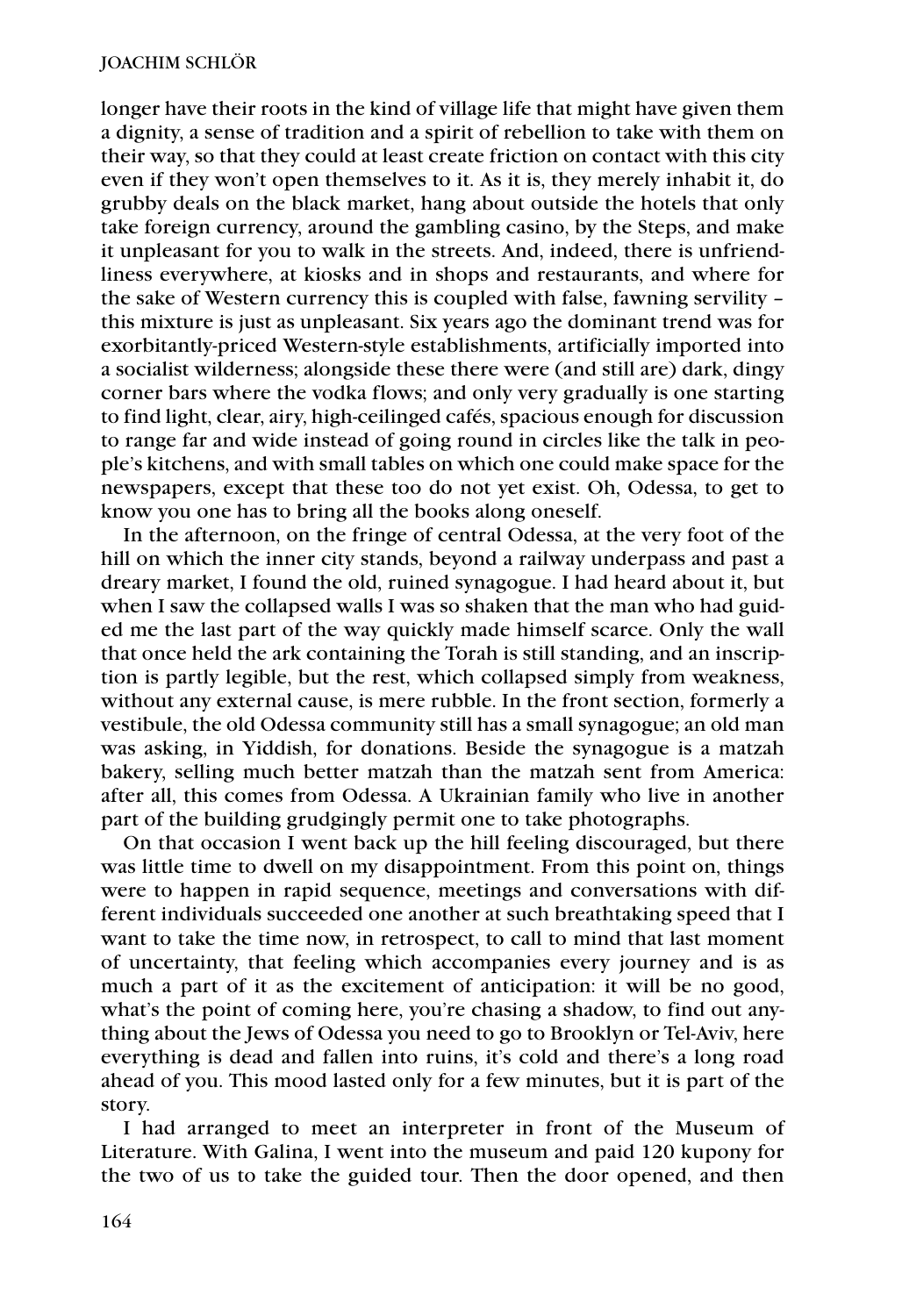Lena appeared and a whole world opened up. I listed all the things I wanted to hear about: Odessa in literature, descriptions of Odessa, the city whose image was inseparable from water, the city as a trading port, the Jewish city, the pre-history of Tel-Aviv – that above all. It seemed and still seems to me most improbable that I should find out precisely what interested me most, but at that point Lena moved her scarf to one side, revealing a Star of David hanging on the chain around her neck, and said: "You've come to the right place." After two minutes we were speaking English to one another. It was difficult for Galina, but she came with us all the same. The museum has twenty galleries, and we saw seventeen of them. The earliest texts about Odessa, accounts by French travellers, the first book produced in Odessa, the first book published in Odessa about the city itself. The museum was set up in 1984, at the start of the Gorbachev era; it was the result of a private initiative and was the harbinger of a future in which individual initiative would count for more. From the start it contained some elements of criticism, but they were small and timid and in those early years faced the threat of KGB censorship. The creator of the collection wanted to follow in the tradition of the city's literary salons, to present Odessa as a city of literature, a city of books, and to use this building to show the way. The twenty rooms are dedicated to particular themes, and so we walked through salons, debating societies, bookshops and libraries, we walked through a city and it was like reading successive chapters of a book, a chronicle of the descriptions and journeys and also a chronicle of wonder: what a city!

Lena's commentary on the museum ran counter to its own priorities, adding here, omitting there. Isaak Babel had been accorded only a meagre display cabinet, but Lena's account of that room was devoted solely to him, disregarding all the others, and the same with Bagritzky, Ilf and Petrov. The heroes of socialist literature in their big glass cases seemed to shrivel up, growing smaller and smaller in the face of the literary truth catching up with them, overtaking them, banishing them to their corners. One small case contains Isaak Babel's spectacles; when his wife brought them to the prison for him, the NKVD said to her: he won't be needing those any more.

As we talk, the two of us probe ever deeper into the idea (not to say the soul) of Odessa. What – at least as reflected in the literature about it – is the essence of the city? According to Roshanna P. Sylvester, "In his 1913 guide to the city, Grigorii Moskvich wrote that the dream of the 'essential Odessan' was to strike it rich and immediately acquire a house, a carriage, and everything else he needed to 'transform himself (by appearance, of course) into an impeccable British gentleman or blue-blooded Viennese aristocrat,'" and that "Odessans are proud of themselves (not without foundation), flaunting their ability to dress as well as any purebred Parisian or Viennese." Some places only become real cities when they acquire nicknames that refer to other cities: this was the case with Tel-Aviv, which some people in the 1920s called 'Łódź-sur-Mer,' while others said: "Tel-Aviv?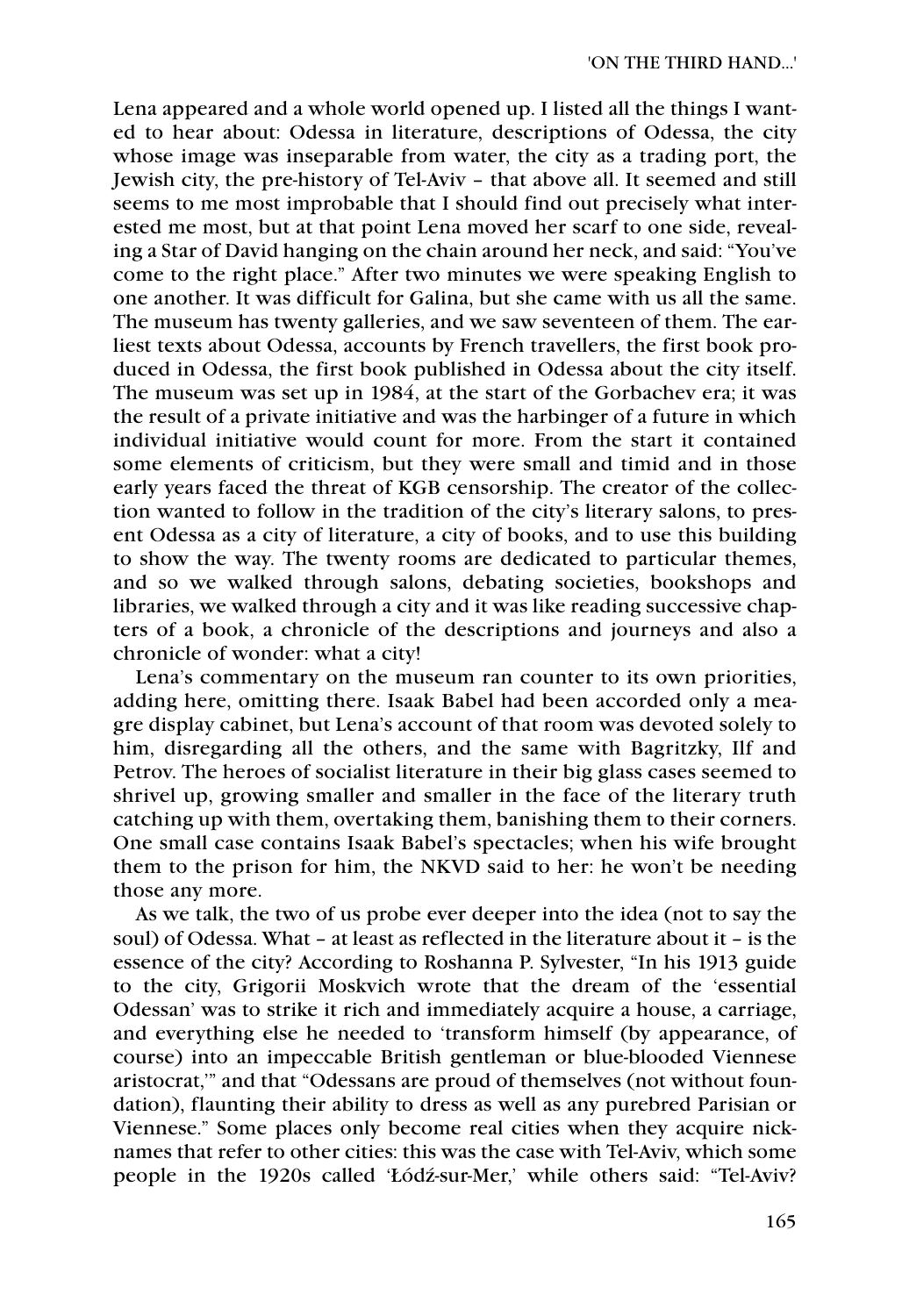Jeszcze piękniejsze od Paryżu!" [Even more beautiful than Paris!] The mirror, no matter how pale or artificially gilded, still provides the right images. "The Odessan was obsessed with image," Sylvester's excellent article goes on, "while giving little regard to 'spiritual development' or 'the inner content of public life,'" the writer complained.' <sup>2</sup> They were "capricious," "fickle," preoccupied with fashion, interested only in profit, defined – Sylvester quotes Moskvich's words once more – by "the passion for quick enrichment, the spirit of enterprise and a rare resourcefulness and shrewdness in business."

"Obsessed with image" – this was, of course, meant to indicate the superficiality and preoccupation with externals of an urban culture that was spiritually and intellectually inferior to that of St Petersburg, Moscow, Kiev, Warsaw "or even Khar'kov." Sylvester's study of the popular press gives ample confirmation of that picture. But in one of the passages she quotes, which are, of course, intended as criticisms, there lurks an idea which may help us to understand why, despite all these negative judgements, memory preserved such a positive image of Odessa. One columnist complained that Odessa's civil society was dominated by the "middle class meshchanstvo," aspirants to what Jeffrey Brooks has called the "new" intelligentsia, people with "cultural pretensions" who "wanted their tastes to be recognized as legitimate […], wanted to be included in the cultural life largely dominated by the old intelligentsia."

Noting the growing 'prosperity' of a new middle class, these journalists felt that they had a pedagogic duty to foster the necessary 'spiritual development' to go with it. This was an honourable aim and it is, as I have said, well documented by Sylvester, with a wealth of examples. But here, inspired by no less an authority than Theodor Herzl and his defence of the petty bourgeoisie as the "yeast" of the city, I would like to speak up for "cultural pretensions." The operative word is "wanted": "people who wanted their tastes to be recognised." To me this suggests intention, energy, ambition. What was about to be pedagogically taken in hand and improved was a kind of raw state, something unfinished, still in the making, expectant. Pretension, certainly, but also a kind of innocence. That civilising mission (which incidentally, with a strange parallelism, has reappeared today among those who seek to protect their image of Odessa from its current immigrants and their ignorance) aimed to overcome that innocence, and it cannot be criticised for that. But I would like to argue that that sense of innocence, of expectancy, of hope, has survived as an 'Odessa feeling' among those who emigrated.

The accusation of false pretension, an attitude of mind which according to Ahad Ha'am, for instance, was characteristic of the city's Jews, was not unjustified. But perhaps it failed to recognise what energy, what potential

<sup>2</sup> R. P. Sylvester, 'Making an Appearance: Urban "Types" and the Creation of Respectability in Odessa's Popular Press, 1912–1914', Slavic Review, vol. 59 (Winter 2000), pp. 802–24, here p. 802.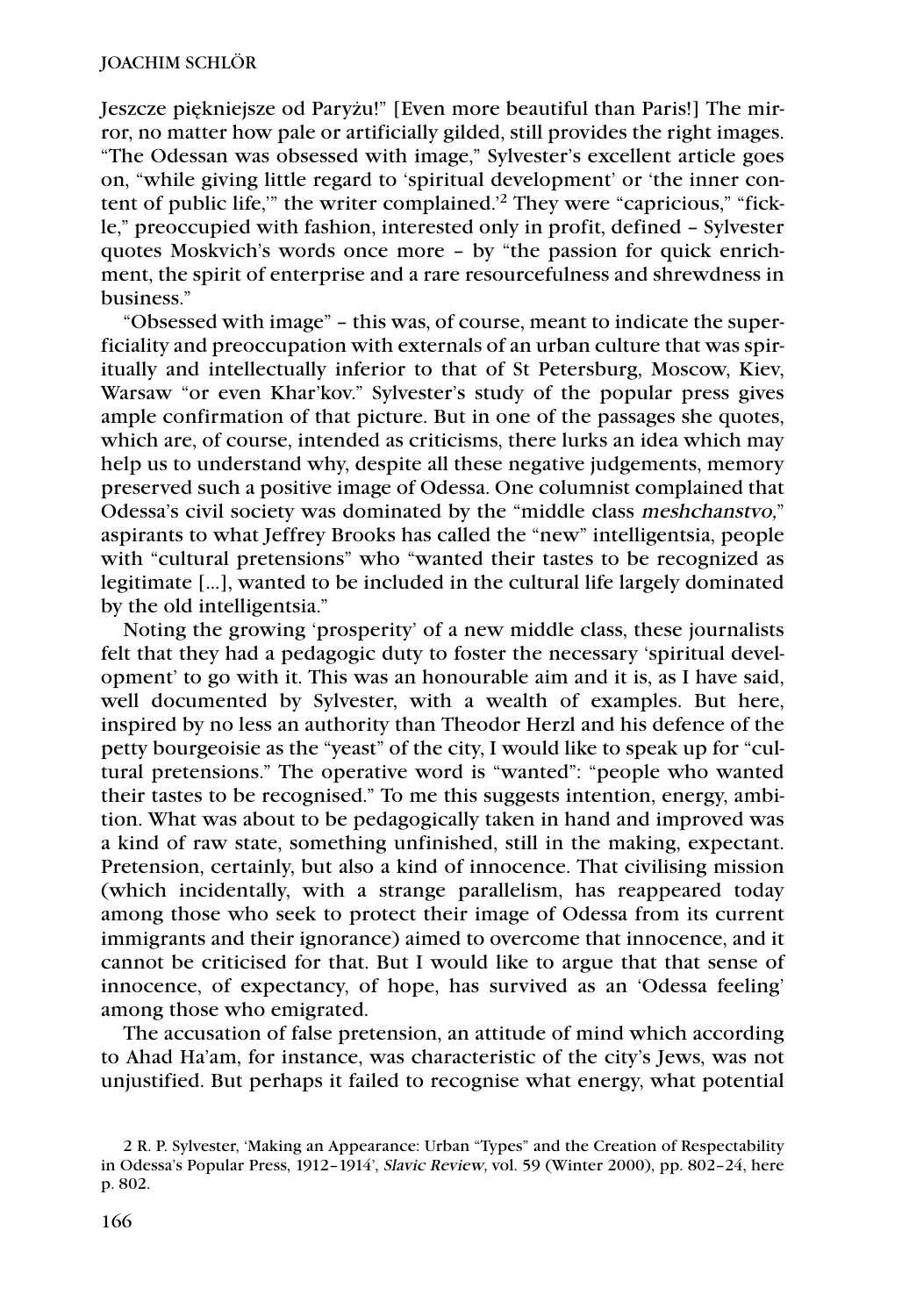lies in the apparent 'falseness.' Jewish Palestine, born in Odessa, was animated by similar notions of perfectibility, ideas about the 'new man.' History cunningly ensured that the experience of impatience, of starting afresh, of pretension, came in with the immigrants. And survived.

## VIRTUAL ODESSA

While preparing a small book that was published in November 1999 in connection with the Jüdische Kulturtage in Berlin, Thomas Lackmann and I began to search for the virtual Odessa on the Internet. Testing our findings by searching for other cities too, we discovered that for no other city in the former Soviet Union did the world wide web offer as many personal homepages, filled with nostalgia and longing, as for Odessa. Zhenya Rozinskiy has one such homepage – "I came to the United States of America in 1991. I was born in Odessa in 1973" – and so has Dima Fischer from Israel – "that's where I lived before: Odessa." What emerges from these many personal testimonies may be summed up as 'Odessity.'

What is Odessity? The accidental echo of the word 'city' provides the first clue. It refers to an urban quality: it means being part of an entity that is called Odessa and that exists somewhere – somewhere far away, and yet, whether you are called Boris Veytsman or Dima Fischer or Slava Spivak, you have taken a piece of it along with you: to Tel-Aviv – "am I the only Odessite here? Please mail!" – or to New York, to Berlin, to Sydney. It is special, it distinguishes you, it marks you out. Its very foreignness does that. Soon a gigantic dollar sign, all in red, may be erected in the centre of the city. The idea for it came from Los Angeles.

An OdessaWeb Guest Book, which runs to no fewer than 239 pages, gathers together messages from representatives of 'Odessity' all over the world. Here are some of them:

– We were impressed by the presentation of Odessa page. We are the former Odessa citizens, now living in Melbourne, would like to maintain contact  $s$ odessitami.

– I found the Odessa page in the internet. It is great. Thank you very much from all the Odessits abroad.

– A couple days ago I typed 'Odessa' just for fun in the Netscape's Netsearch and came across odessit.com site. This is really great that you have the pictures of our beautiful city there.

– As Odessit, I like your homepage very much, it appealed to me.

– You have a very cool homepage. I'm from Odessa as well!

– I've stumbled upon your web page, and wanted to thank you. What a tribute to my favorite city! Your Odessa page made me feel so nostalgic…

– I like your page very much and I'm proud of us, people from Odessa.

– This stuff is great. I feel at home!!! Thank you for this, and good luck!!! God bless Odessa!!! (I esli vru tak shab ya zdoh!)

– You actually warmed up hearts of many of us who left Odessa. For the rest of my ZEMLYAKI! Dear odessits, let's stay in touch and even reunite more often, we all share the same love to ODESSA. As they say "Bydte vu vse mne zdorovu!"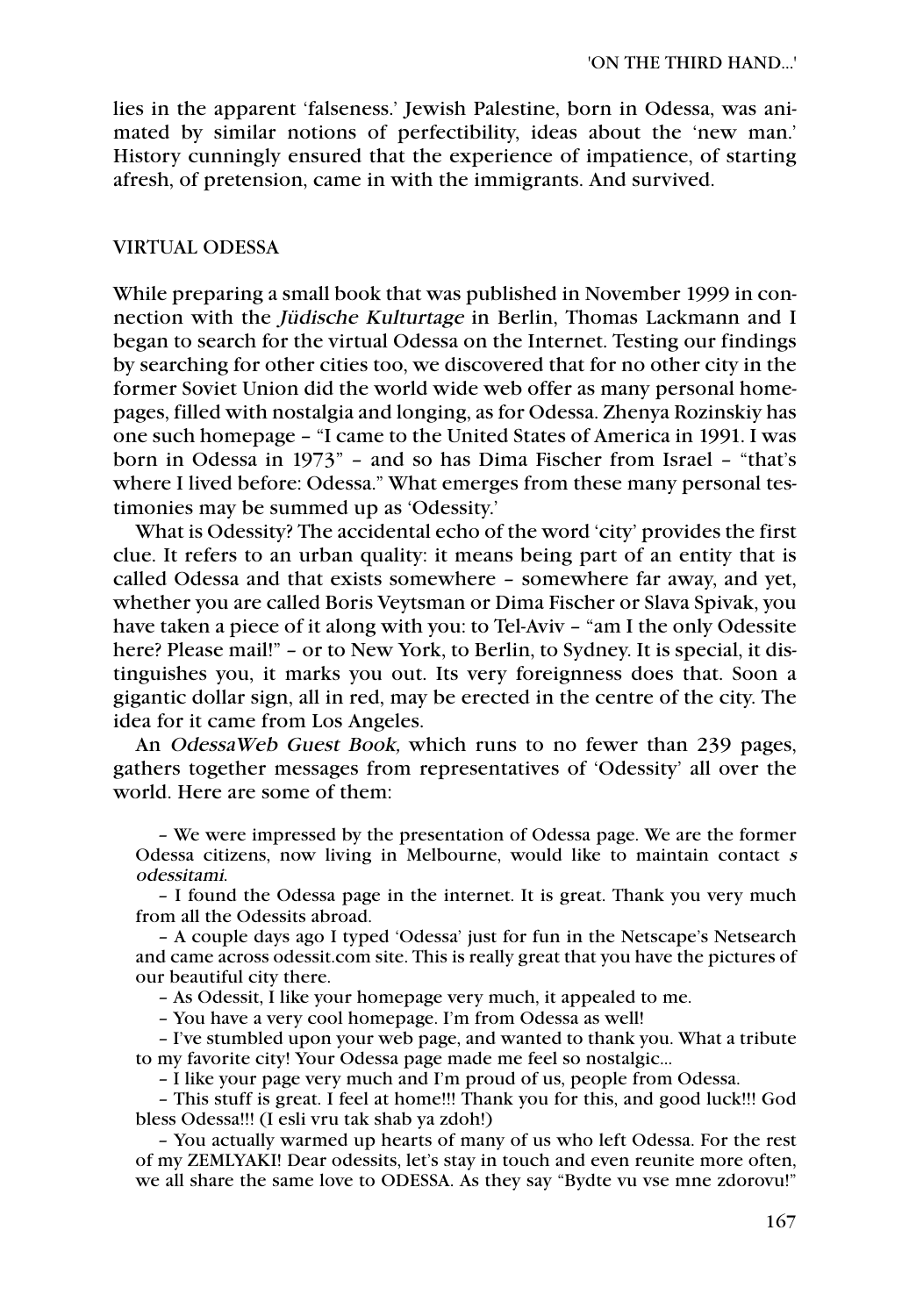– I can't thank you enough for this little piece of home away from home. I now reside in Kansas City and miss Odessa too much.

– I loved the pictures. I suddenly felt a rush of nostalgia. We definitely used to live in one of the most beautiful cities in the world. Too bad we couldn't take it with us. But the memories are always with us.

– Finally there is a page to meet old friends and hear native language.

– Spasiba! It is so good to feel that your past is not so away and maybe not away at all.

– Greetings to surfers in Odessa from the Pearl of the Orient! [from Hong Kong]

– Oh boy! Let me hold my tears there. […] I consider it being a gift to be from Odessa. And here you are as proud as I am. We have a lot in common (who knows maybe relatives or enemies at least).

– There is no one in the whole entire world like a true Odessit!

I am very glad that such site does exist, the site where you can become young again.

And so on, and on. "Too bad we couldn't take it with us!" Some people may ask, quite reasonably, what constitutes the "fascination of Odessa, which is so frequently invoked," and whether the image of the city – which in general, but particularly in Jewish contexts, is a surprisingly positive one – is perhaps less a direct reflection of its 19<sup>th</sup>-century reality than an "invention dating from the 1920s, created by emigré writers and publicists in Palestine." To my mind, however, the question has an unduly critical ring. Of course, 'Odessa' is an invention, an image, a longing – just like that 'certain Berlin' of the 1920s, the 'Paris de lumière,' or any other image of a city that has been remoulded in literature. The cultural historian is certainly interested in the 'reality'; I have the deepest respect for archives, and especially for the work of the wonderful Lilia Belausova in Odessa. But I also know that the realities reconstructed from archival sources, especially when they concern whole cities, are no less 'invented' than, say, the personal memories that are to be found in autobiographies, or than literary depictions by authors from Pushkin to Babel and Katayev and, indeed, up to the present day. I would even go so far as to say that these 'portraits' and 'images' of Odessa are more powerful as evidence and are, in a sense which merits discussion, more 'truthful' than particular (i.e. selected) and reconstructed (and therefore constructed) 'realities.' After all, Venice too is most itself when it conforms to the clichéd images and not when it presents itself as a 'normal' Italian city.

Is it time to speak of Berlin? During the guided tour with Igor Merkulenko, I talk about the Berlin phase. The women from Israel are astonished: surely at that time the Nazis were already on the rise? They know nothing of that Berlin of the early 1920s, of the flowering of Russian, Russian-Jewish culture there at the time of the great inflation. After the 1917 Revolution it was the exponents of an exiled Hebrew culture who first came to Berlin – among them Bialik, who founded his publishing house Dwir in this city – followed, some years later, by the Yiddish artists. This 'Charlottengrad' period has been well researched, and there is insufficient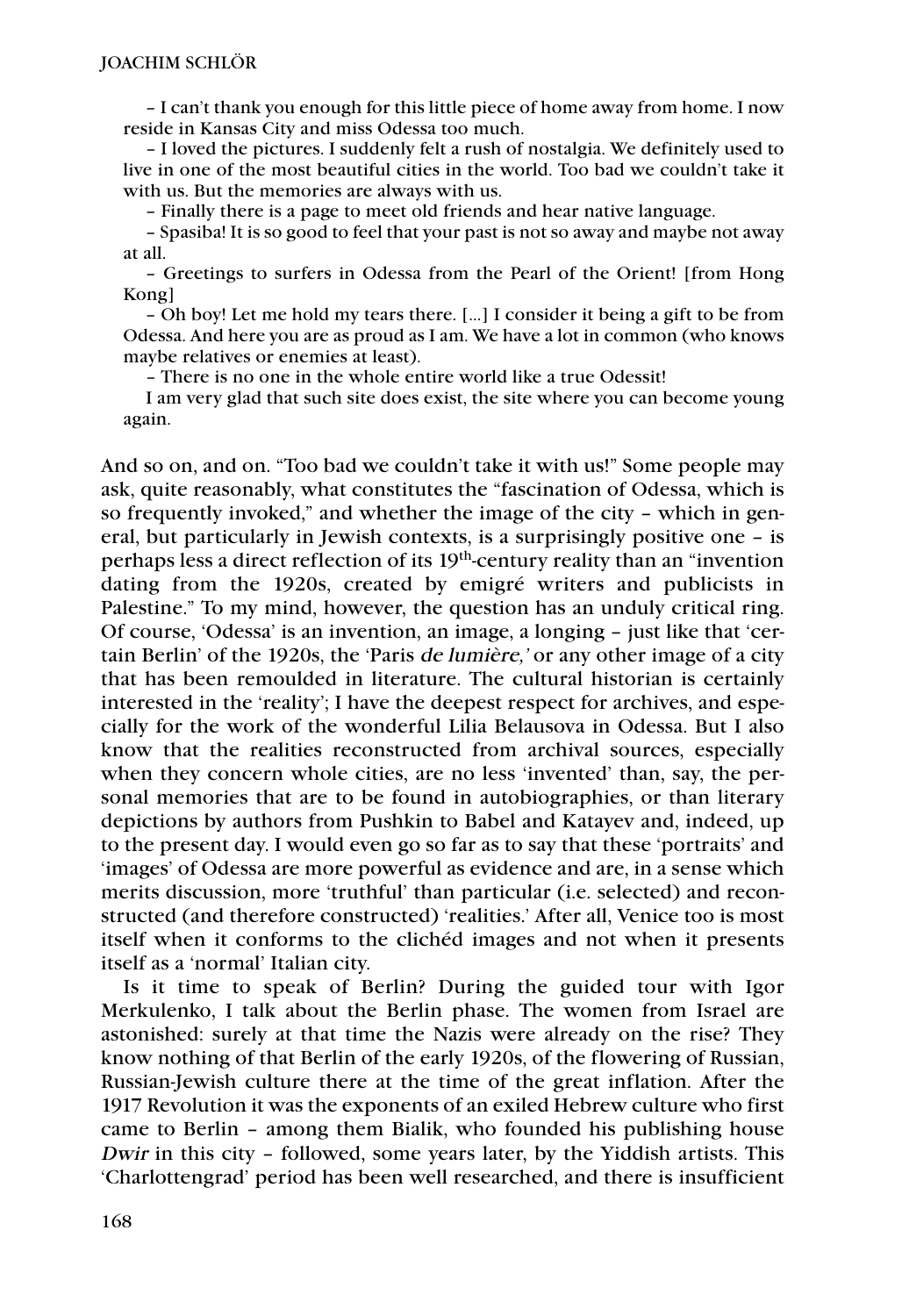space here for a detailed account of those years. Suffice it to say that, despite all the intervening upheavals, Odessa has become part of Berlin – just as it has become part of New York, where it is remembered in the 'Little Odessa' of Brooklyn's Brighton Beach.

### THE SPIRIT OF ODESSA

During our conversations at the Museum of Literature in Odessa, one name in particular cropped up again and again, that of Vladimir Ze'ev Jabotinsky. His novel The Five is at present unobtainable in either German or English. In it, five characters symbolise five traits in their author, five aspects of one man, five possible courses for one life. Lena told us about Jabotinsky's years in Odessa, I contributed what I knew about his political activity in Israel, and so the personal history of this man helped us to draw the two cities of Odessa and Tel-Aviv closer together.

Vladimir Ze'ev Jabotinsky, the journalist and newspaper essayist, was later to become the founder of the revisionist movement within Zionism. The contribution made by the Revisionists – who wanted to 'return' to the principles of the Basle Programme and the creation of a home for the Jews in the whole of Palestine, and were prepared to fight for that state – to the founding not only of Tel-Aviv but also of the state of Israel as a whole is a little-researched, unpopular topic: people are nowadays too quick to denounce Jabotinsky as the spiritual father of the 'terrorists' surrounding Menachem Begin, and so to consign him to oblivion. But the "brilliant journalist and lecturer," whose portrait Arthur Koestler has drawn, was an early advocate of an unsentimental view of urban development, an approach shorn of mythology and oriented towards the Western liberal model. "He was brought up," Koestler writes, "in the enlightened atmosphere of cosmopolitan Odessa, a stranger to Jewish tradition," and on the basis of that experience he opposed all those who wanted to build Tel-Aviv "as a kind of glorified ghetto, without the restrictions but with the traditions and atmosphere of the ghetto – and even the architecture of the ghetto, which the first colonists piously imitated."3

Jabotinsky tried to transfer the liberal spirit of Odessa to Tel-Aviv. On the occasion of the 1929 Levant Fair he wrote that the organisers of the event, "the group of young men who cluster around the Moshar v-Tassi," had, at an early stage, already believed in the possibility of industrial development in the Land. It was this belief that the fairs symbolised – in the design of their pavilions and kiosks, in their aggressive, outward-directed activity, in their high regard for trade because it alone could forge the necessary links and contacts to enable the country to take its place in the international network of commercial forces:

<sup>3</sup> Arthur Koestler, Arrow in the Blue. An Autobiography (London, Glasgow, 1952), pp. 106–107.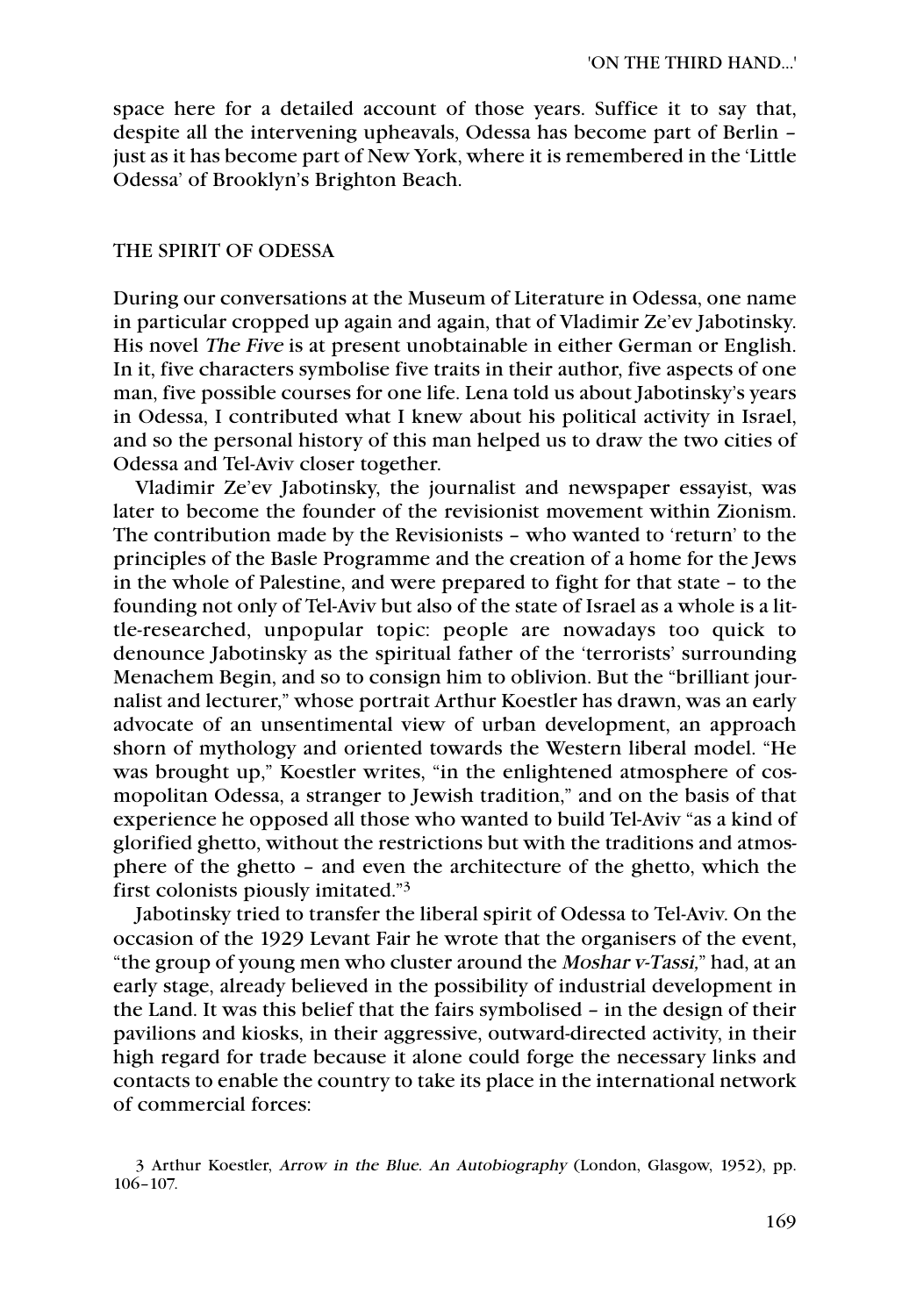The army of Jewish merchants scattered all over the world are our natural comrades, it is they who hold in their hands the fate of Palestine's industry. We must not shut our eyes to the essential importance of this task. We have been influenced a little too much by the ringing rhetoric of what our friends in Germany call 'Umschichtung' [restructuring], a dream of creating a nation which should consist only of farmers and labourers without a single merchant among them. We took up cheap catchwords such as the merchant is only a 'superfluous intermediary', a sort of barrier between producer and consumer […]. Trade is the basis of all economic progress, of all communal, national and social development. And up till now the world has invented no better instrument able to assume this stupendous task [...] than the individual merchant. $4$ 

Only a past spent in Odessa could give rise to statements of this kind.

After three hours we were all exhausted; we went into Lena's office and I recognised the eastern European office culture that I knew so well from Poland. A small room with three desks in it: it is only possible to do any work because all three occupants are never there at any one time, since one is always out shopping. Cigarettes are brought, ashtrays put out, tea made, the window steams up as the water boils, and on the window-sill sits a cat which has learned to take advantage of such opportunities. What would an office be without these moments when work is interrupted – or the true work begins. We talk, I tell them about Tel-Aviv, mention names, Jabotinsky, Dizengoff, Bialik, Ahad Ha'am; these names, which for me belong to texts and to streets in Tel-Aviv, now become linked to addresses in Odessa, and so I copy down from a list the houses that go with the names.

I gather together what I know. For its Jewish population Odessa was the building-site of modernity; here, it too could try out a new way of life, throwing off the baggage of tradition.

Nineteenth-century Russian Jews saw the city of Odessa as many things. In Yiddish folklore it came to be associated with a life of comfort and pleasure-seeking ("lebn vi Got in Odes" [to live like God in Odessa]), with indifference to religion […], with the criminal underworld […]. The city, according to admirers and detractors alike, was different from all others, and though Vilna, it was said, could be best likened to Minsk, Mogilev to Vitebsk, and Ekaterinoslav to Elizavetgrad, no other city in Russia resembled Odessa. If Odessa could be compared at all, it was only to the port cities of America, and then only to those on the frontier, like Chicago or San Francisco, where a mixture of enterprise, license, and violence combined to create environments free from the restraints of the past. 5

The building-site of modernity: as a city without a glorious past, a city "without a history," a trading city in which "the alleged preoccupation of its

5 S. J. Zipperstein: The Jews of Odessa. A Cultural History, 1794–1881 (Stanford, 1985), p.1 (my italics – J. S.).

<sup>4 &#</sup>x27;The Manufacturer and the Merchant'. Speech by Mr V. Jabotinsky at the Manufacturers' Conference, Palestine and Near East Economic Magazine. The IVth Palestine and Near East Exhibition and Fair. Festivities in Celebration of the 20th Anniversary of the Founding of Tel-Aviv (Tel-Aviv, Palestine, 7th–30th April, 1929), pp. 183–5.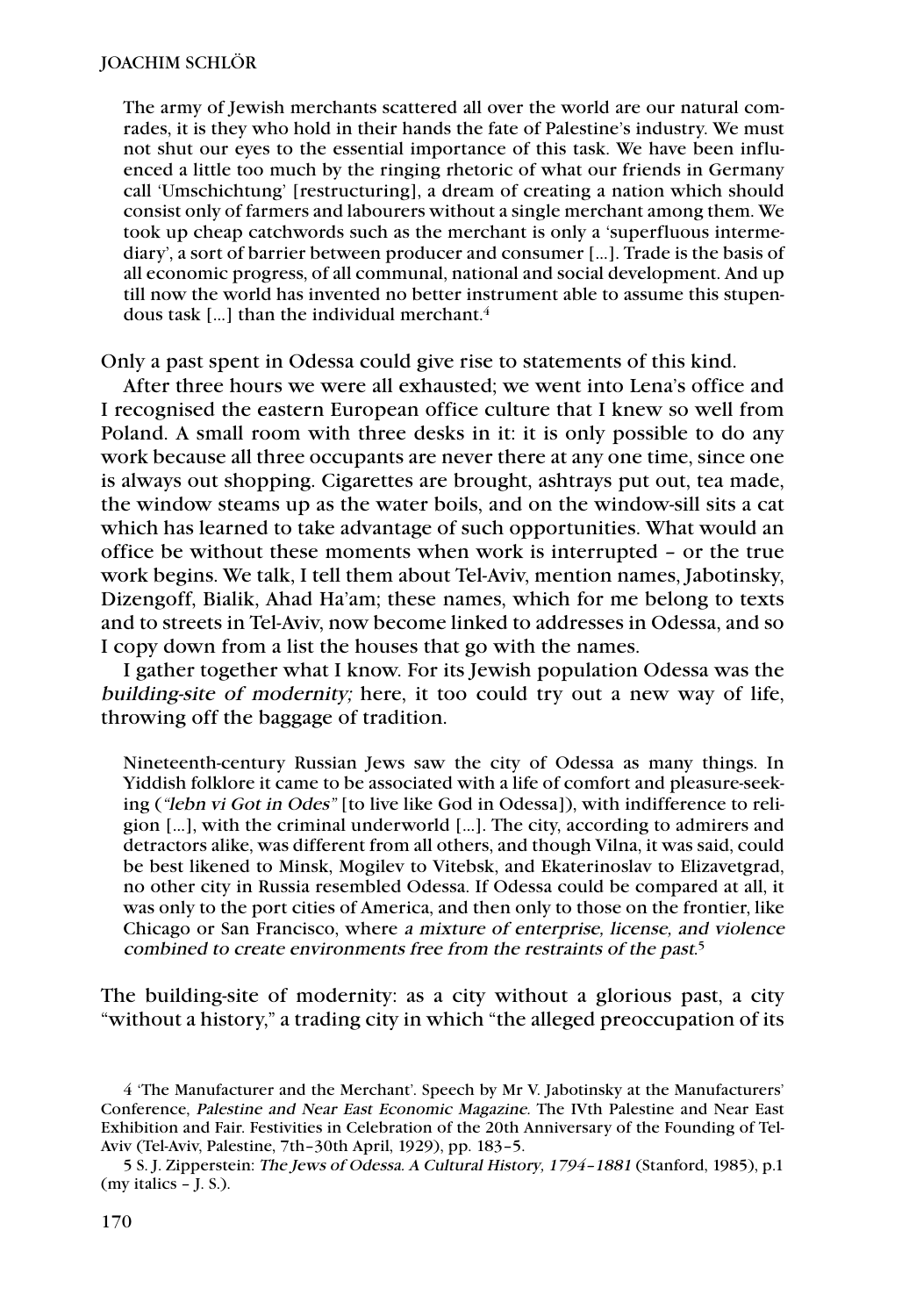residents, Jewish and non-Jewish alike, with moneymaking and the pleasures of the moment made it a place where the past was considered irrelevant or was overshadowed by the demands of the present," and also as a largely secular city, Odessa, like Saloniki and Trieste, occupied (and still occupies) a controversial position in the historiography of Jewish culture. Odessa was the laboratory of a transformation to modernity, the outcome of which is today viewed with scepticism. But in its heyday the picture that the city presented (as, for similar reasons, Tel-Aviv, does today) was of an interaction between Jewish life and urban life characterised, if not by an absence of conflict, at any rate by productive tension.

An important factor here is freedom, or perhaps one should say an almost total lack of ties. Cities like Odessa, Trieste or Saloniki presented an international face to their visitors: it was as if these cities were to some extent detached from the national context to which they belonged, a context which in any case was often disputed, still undecided and thus, in a sense, open. "C'est encore l'Europe devant nos yeux," a French visitor to Odessa is supposed to have exclaimed; "Odessa's continental flavour" evoked comparison with Naples and Genoa, just as visitors to Tel-Aviv were always seeking to compare it with European cities.<sup>6</sup> Its status as a free port also gave Odessa a certain freedom vis-à-vis the state whose gateway to the sea it was, to such an extent that restrictive anti-Jewish laws applied far less rigorously here than in other Russian cities. Odessa came into being through immigration, and among the Jewish population too it was the most progressive groups that came to Odessa and modernised the city's economic and cultural life – and themselves.

A building-site of modernity: its international character, probably together with its 'newness,' its lack of history, meant that the city was perceived as a city, it was all city, had no wish to be anything else, did not disguise its nature. Its border location, the ascendancy of trade and culture over physical drudgery and tradition, that openness towards the outside world on which its very existence depended – all this provided the ideal setting for the gradual emergence and development of a modern Jewish community. "Jews here had achieved a level of public-spiritedness and cultivation" unparalleled elsewhere, wrote Joachim Tarnopol – for many years the rabbi of that community – about Odessa. The city, he said, was an example of "what Jewish enterprise and resolve can achieve when unfettered by counterproductive restraints." Of course, as early as the 1830s, again in 1881 and yet again in 1903 Odessa experienced not merely "restraints" but terrible pogroms. But the memory of the history before (and after) the pogroms lived on.

<sup>6</sup> Such metaphorical language sometimes takes odd forms, even today: "Levantinische Lebensart und Weltoffenheit prägten lange Zeit die russische Stadt am Schwarzen Meer [For a long time a Levantine way of life and openness to the outside world were the hallmarks of the Russian city on the Black Sea]," states an article in the magazine GEO in 1982, where Odessa is also described as "eine polyglotte, fast mediterrane Stadt [a polyglot, almost Mediterranean city]." G. Feiffer, 'Odessa nimmt sich seine Freiheit,' GEO 4/1982, pp. 98–122.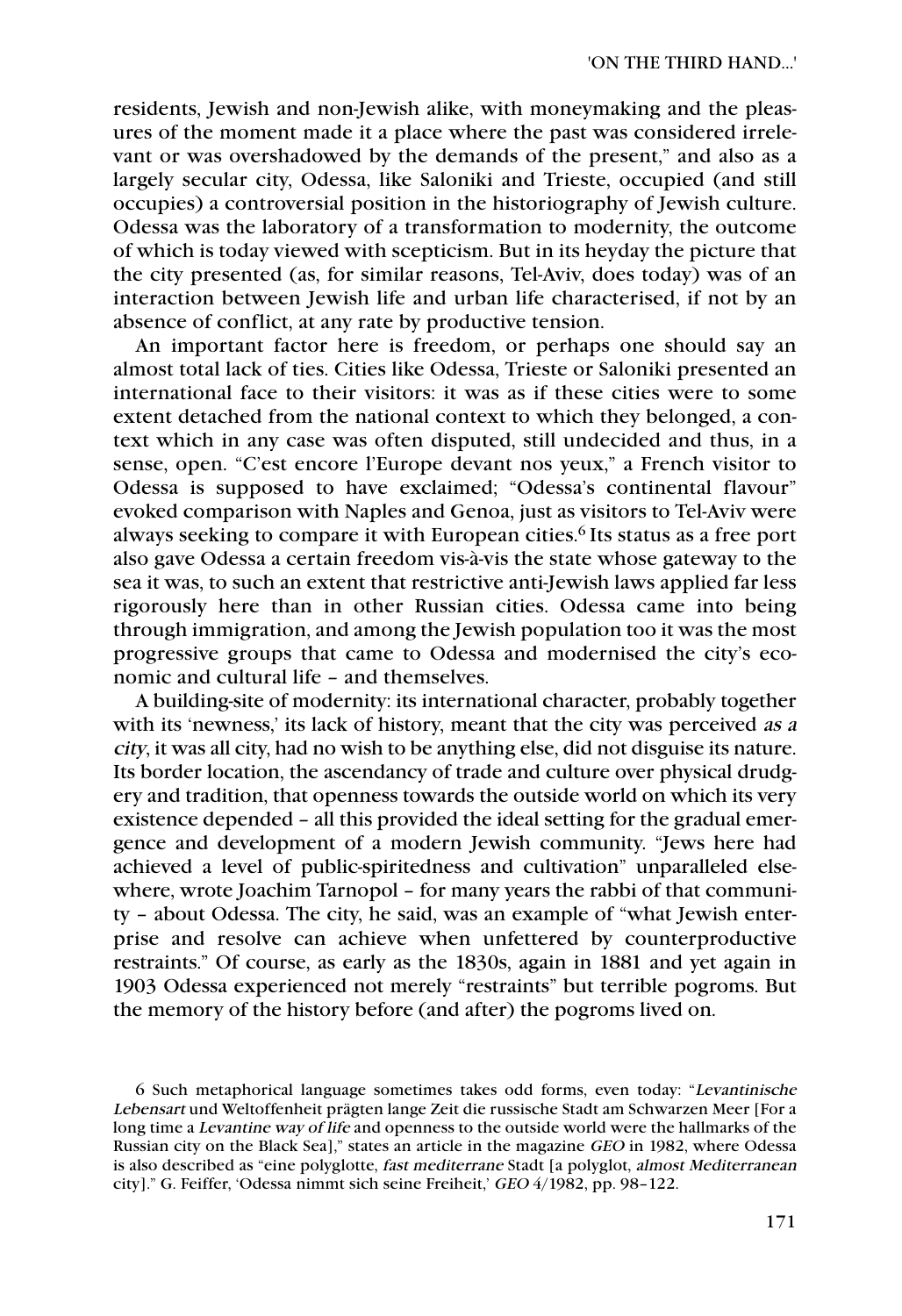The same images recur, and they evoke particular urban qualities (and urban passions) which have proved to be central to the general discourse about 'Jews and the city.'

Its location on the Black Sea made it [Odessa] a kind of commercial and cultural interface between the Russian Empire and the outside world. Its population came to include an extraordinary mix of ethnic, cultural, and religious communities – Ukrainian, Russian, Greek, Jewish, Western-European, and Asian. For this reason too, its history intersects with the history of many peoples, within and outside the Russian Empire. For example, a large part of the American-Jewish community traces its immediate, Old World origins to Odessa and its environs.7

In the conversations I had with Lena and her photographer husband Grigorii, Israel seemed a very distant country. The photographer says that there is no photography in Israel. The letters from those who have migrated there tell only of a place that is alien. A major element in the picture, in the mental image which these people have of Israel, is that it is far removed from traditional, genuine Jewishness. They believe that true Jewishness, with its language, its culture, its artistic achievements is at home here in Odessa and perhaps also in Kiev, Moscow, Warsaw or Vilna, but not in New York and certainly not in Jerusalem or Tel-Aviv. This is also the view of Aleksander Beyderman, who is sitting in the photographer's room and is introduced to me as "the last Yiddish poet in Odessa." My astonishment probably shows, for Mr Beyderman looks young to be a last poet and is, in fact, even younger than he looks, having been born only in 1949, a journalist writing in Russian and a poet in Yiddish. He has been writing Yiddish poetry only for a few years, apparently in the spirit of "well, somebody has to." He speaks a sentence in Hebrew, with the Ashkenazy accent which places the stress on the first syllable of words, whereas in Israel the stress falls on the last syllable, in the Sephardic manner. Later he will tell me that in Israel "they' don't speak proper Hebrew." I tell them about Tel-Aviv, they tell me about Odessa, and gradually we join up the threads that link the two, as we unearth a history which for seventy years was a taboo subject here, a topic surrounded by fear, while in Tel-Aviv it was lost from sight because there it is only one history among many and because many young Israelis know nothing of the old city. But what would Odessa be without the longing for Tel-Aviv, and what would Tel-Aviv be without this city that foreshadowed it? And yet each knows nothing of the other. To Tel-Aviv, Odessa is no more than a memory, and to Odessa Tel-Aviv is a distant dream.

The threads which once held together the cities of Europe have been cut. A road junction: here, in a dilapidated house barely supported by long wooden poles, Jabotinsky lived. At 17 he was already writing for Odessa Novosti; in 1903 he reported on the pogroms in Kishinev. Across the road lived Dizengoff, the future mayor of Tel-Aviv. Both were among the organ-

<sup>7</sup> P. Herlihy: Odessa. A History, 1794–1914 (Cambridge, MA: Harvard College, 1986), p. vii.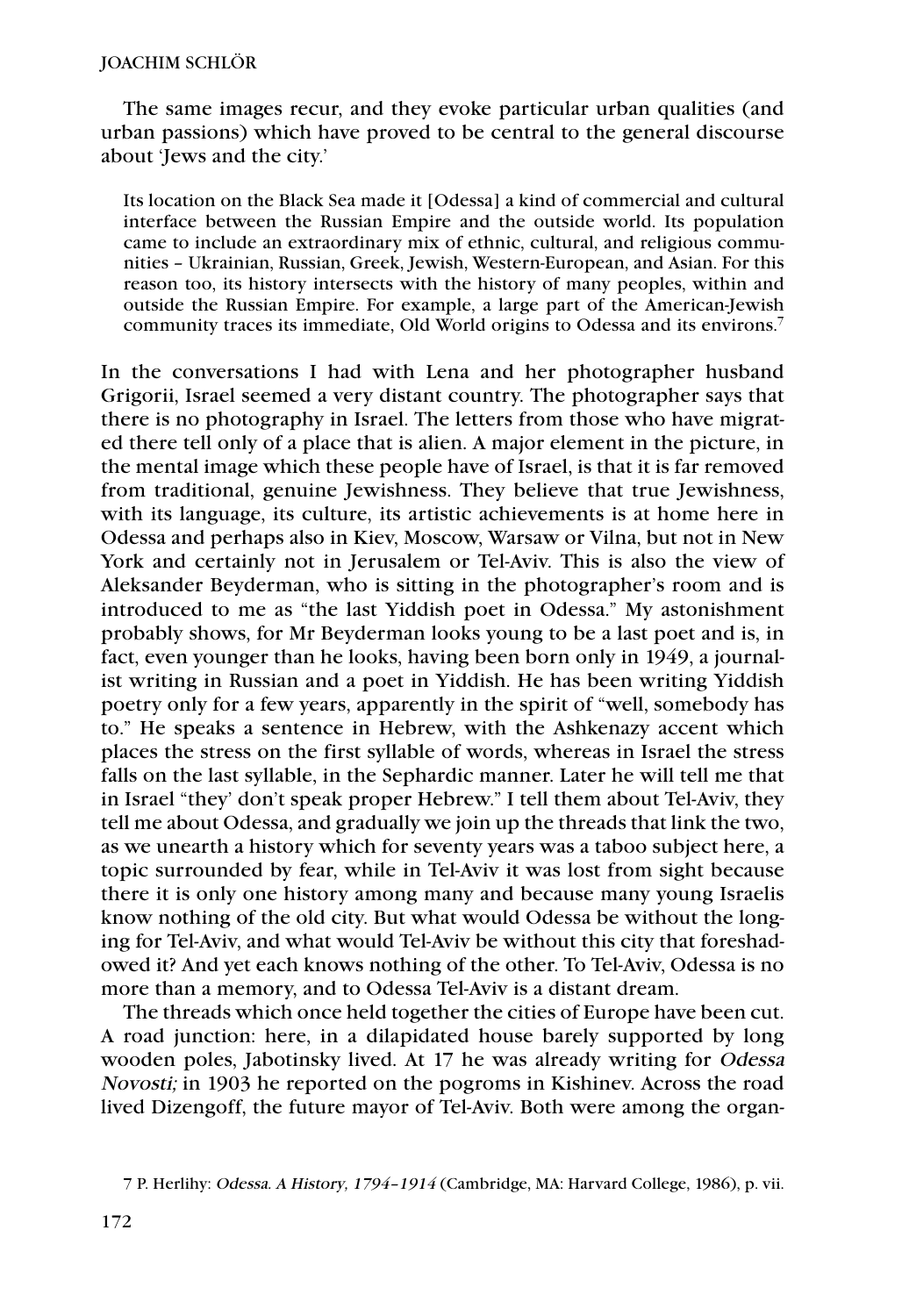izers of a Jewish self-defence group which in 1905 was able to prevent the pogroms from spreading to the district of Moldavanka in Odessa. Both men were changed by the terrible news of the pogroms, and for both of them the founding of the Jewish self-defence organization was the first step of a journey that was to take them away from here, to somewhere new. In a small street: "Here modern Israel was born." The two women look at Mr Merkulenko very dubiously. But here, at number 12, lived Leon Pinsker, author of the pamphlet published in Berlin, and in German, entitled Auto-Emancipation. Pinsker, a doctor, joined the Hovevei Zion [Lovers of Zion], held meetings here, and from here, in 1882, sent the first group of Biluim on their way to Palestine – the pioneers of the future state.

In the same building the Odessa Committee met, first under Moshe Leib Lilienblum, then under Menachem Ussishkin, and all the money that was collected in the blue-and-white cups and tins for the Keren Kayemet L'Israel [Jewish National Fund], was brought here. This was the headquarters of the land purchasing company Geula, for which Dizengoff worked. Here those who were to travel on the Ruslan from Odessa to Jaffa in 1919 met together – 600 intellectuals, artists and politicians. Originally designed to carry 60 passengers, the Ruslan had 11 times that number on board, among them a fair number of men and women who were destined to make their mark on the fledgling Yishuv: poets, architects, painters, choreographers, journalists – Rahel, Yonatan Ratosh, Baruch Agadati, Arieh Navon, Ze'ev Rechter and others. Its docking in Jaffa a month later signified, to all intents and purposes, the commencement of the third aliyah. With a Jewish population of less than 60,000 at the time, the Ruslan had transported to Palestine one percent of the Yishuv. One of the main characters in Dan Tsalka's novel <sup>A</sup> Thousand Hearts, which describes that journey, is the architect Ezra Marinsky, "on his way to Tel-Aviv to build the new Israeli city." "In his mind's eye, he can already see the Mediterranean city that is to rise from the sands." It is expressions like this, documenting a vision, that link the two cities together.

Transnationality is a phenomenon in which historiography is showing an increasing interest. In a recent article Rebecca Golbert has shown how young people from a Ukrainian-Jewish background manage to live across borders, as it were. In the present paper we have been trying to locate Odessa – in Odessa itself, in Berlin, Tel-Aviv and New York, and we have come across many 'little Odessas' scattered all over the planet. But Golbert finds something else: "As typical of mixed borderland identities, elements of Jewishness, Ukrainianness, Russianness, Sovietness, Israeliness, and transnationalism are interwoven in the discourses of Ukrainian youth."8 There are people who have stayed in Odessa. There are people who have

<sup>8</sup> R. Golbert: 'Transnational orientations from home: constructions of Israel and transnational space among Ukrainian Jewish youth', Journal of Ethnic and Migration Studies, vol. 27, no. 4 (October 2001), pp. 713–31; here p. 715.